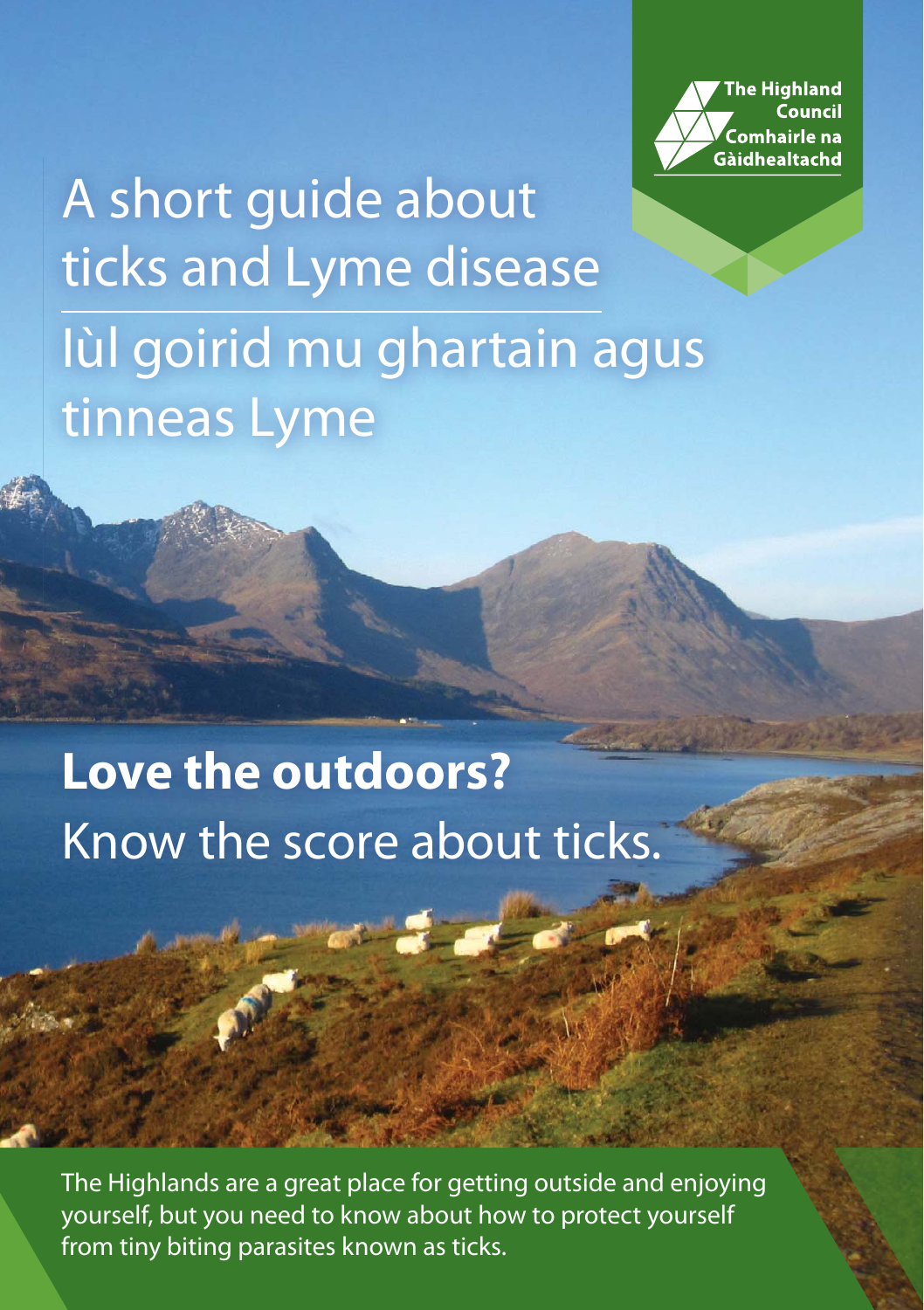#### **What are ticks?**

Ticks are very small spider-like creatures which feed on blood. In the wild they feed on animals like deer, foxes and rabbits but occasionally they will bite humans.

#### **Ok, so what's the problem?**

Some ticks carry the bacteria which causes Lyme disease. Lyme disease can cause serious illness in humans. Lyme disease can usually be effectively treated. If it is not treated, or if treatment is delayed, it can lead to severe and long-lasting health problems such as damage to your heart, nervous system and arthritis.

### **Sounds serious, is it common?**

The risk of catching Lyme disease is small but you need to be aware of the areas where there could be ticks and what to do if you get bitten.

#### **What should I do to prevent getting bitten?**

- Ticks mostly live in thick vegetation like bracken, long grass and heather. Try to avoid walking through these areas and stick to paths where possible.
- $\cdot$  Ticks can't fly or jump but they crawl onto you so protect exposed skin and tuck trousers into boots. Wearing light coloured clothing can make ticks easier to spot and remove.
- A spray on insect repellent used in accordance with manufacturer's instructions can deter ticks from crawling onto you.
- It is very important to check yourself for ticks at regular intervals when you are outside and more thoroughly once





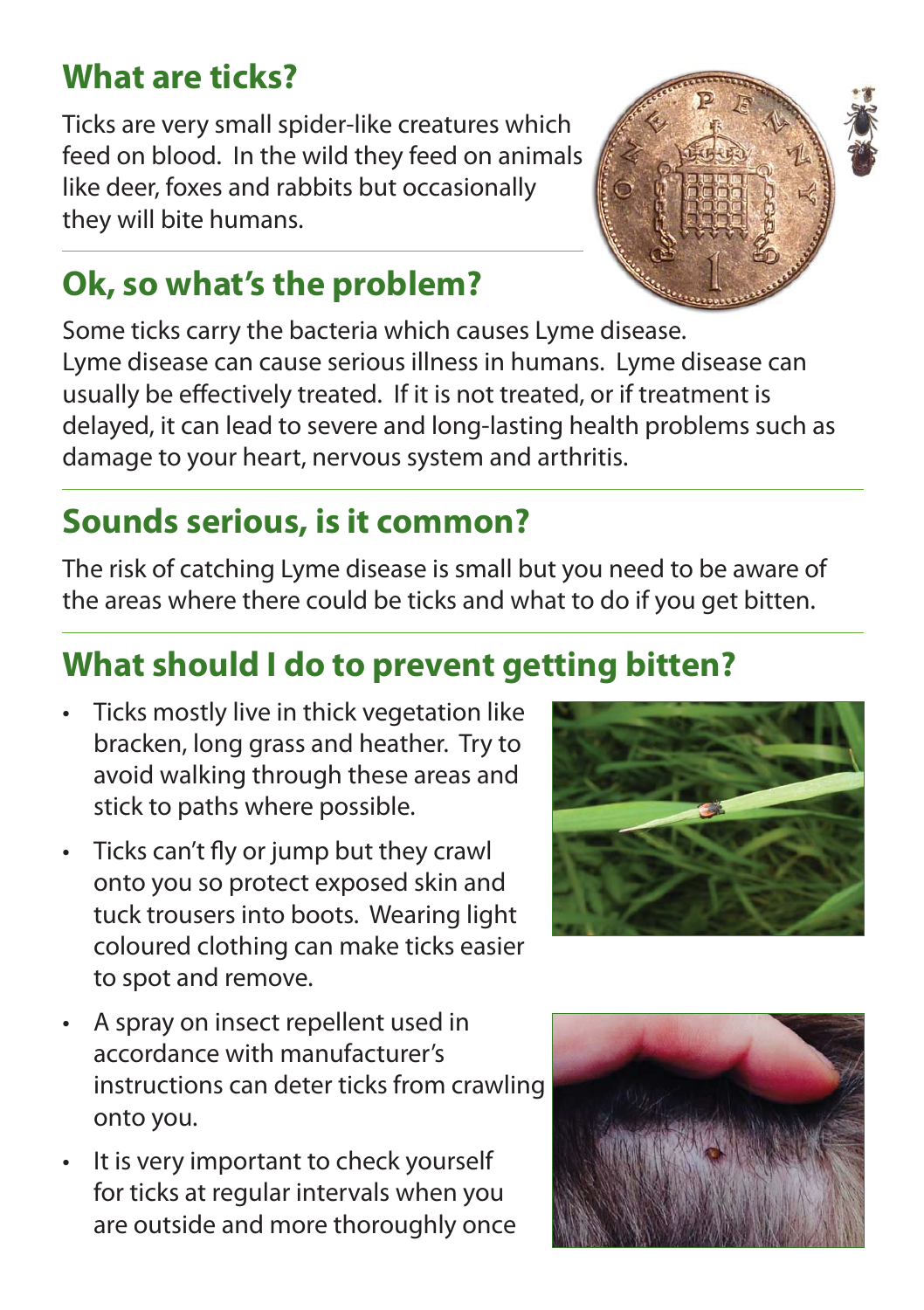you have got home. Ticks often crawl into warm areas of the body, in particular around the waist, groin and armpits. Children are more commonly bitten on the head and neck.

#### **I've been bitten, what do I do?**

Early tick removal is a very effective prevention measure. Don't panic. Even if the tick is infected, it is unlikely to transmit the infection in the first few hours after attachment. It is important to remove the tick correctly using the following technique:

**1.** Using a specialist tool or fine tipped tweezers grasp the tick as close to the skin as possible. Be careful not to crush the body of the tick as this can result in the stomach contents of the tick being squeezed into your bloodstream.



- **2.** Slowly, using steady, firm pressure, pull upwards away from the skin. Doing this too quickly might leave the head of the tick in the skin which can cause infection.
- **3.** Wash the bite area with soap and water and apply antiseptic.
- **4.** Keep an eye on the bite area for several weeks after being bitten. If you have any concerns, contact your GP.

Never use alcohol, chemicals or heat (like a lit cigarette) to remove ticks.

#### **What to look out for**

- This "bull's eye" like rash can sometimes appear at the site of the bite up to 30 days after being bitten.
- Any flu like symptoms such as joint pain, headache and fatigue.

If you have any of these symptoms, even

months after getting bitten, you should visit your GP as soon as possible and mention that you have been bitten by a tick. A simple blood test can be taken. Lyme disease can be treated with antibiotics but more serious symptoms might develop if not treated promptly.